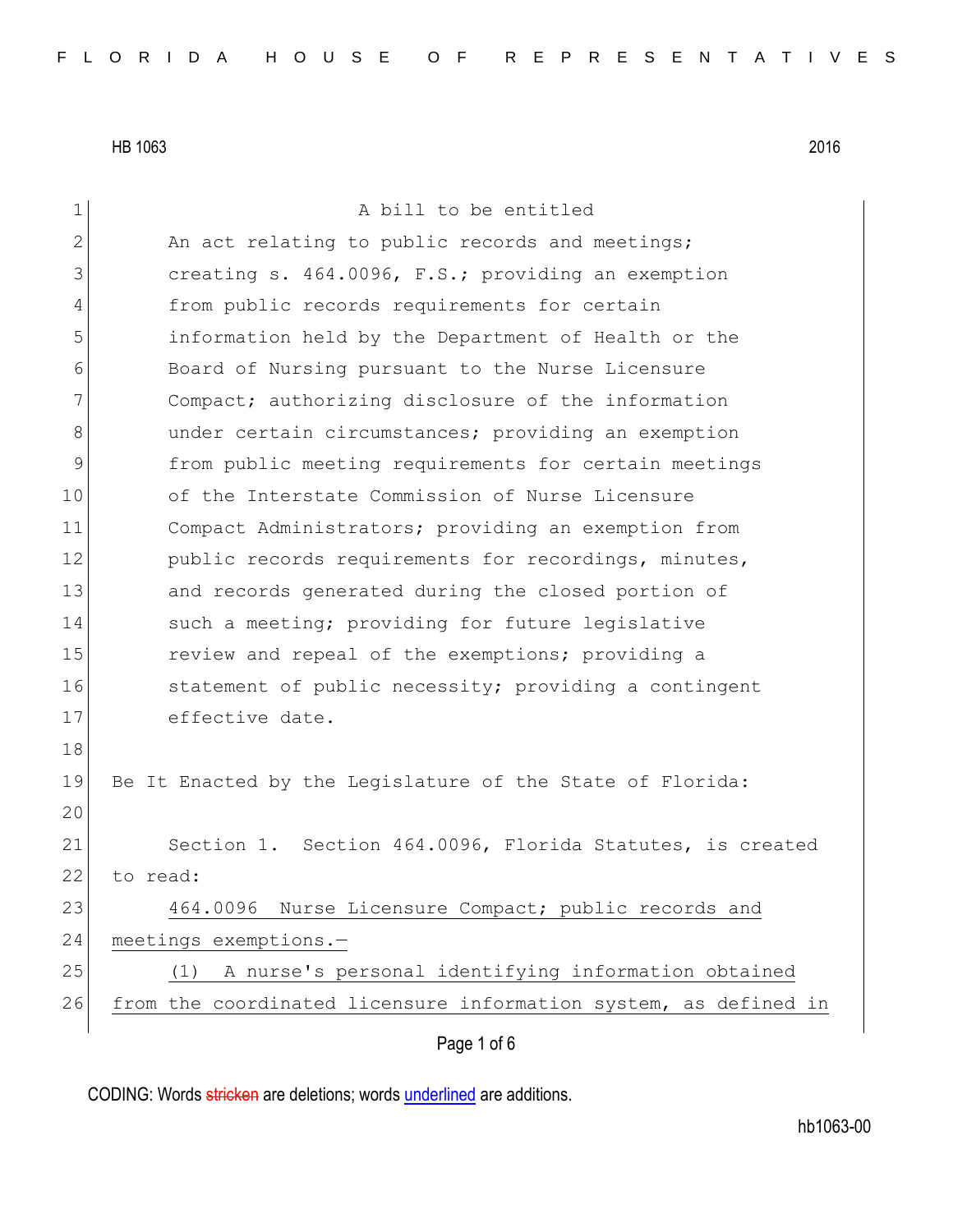| 27 | s. 464.0095, and held by the department or the board is             |
|----|---------------------------------------------------------------------|
| 28 | confidential and exempt from s. $119.07(1)$ and s. $24(a)$ , Art. I |
| 29 | of the State Constitution unless the state that originally          |
| 30 | reported the information to the coordinated licensure               |
| 31 | information system authorizes the disclosure of such information    |
| 32 | by law. Under such circumstances, the information may only be       |
| 33 | disclosed to the extent permitted by the reporting state's law.     |
| 34 | $(2)$ (a) A meeting or portion of a meeting of the Interstate       |
| 35 | Commission of Nurse Licensure Compact Administrators established    |
| 36 | under s. 464.0095 during which any of the following is discussed    |
| 37 | is exempt from s. 286.011 and s. 24(b), Art. I of the State         |
| 38 | Constitution:                                                       |
| 39 | 1. Failure of a party state to comply with its obligations          |
| 40 | under the Nurse Licensure Compact.                                  |
| 41 | 2. The employment, compensation, discipline, or other               |
| 42 | personnel matters, practices, or procedures related to specific     |
| 43 | employees or other matters related to the commission's internal     |
| 44 | personnel practices and procedures.                                 |
| 45 | 3. Current, threatened, or reasonably anticipated                   |
| 46 | litigation.                                                         |
| 47 | 4. Negotiation of contracts for the purchase or sale of             |
| 48 | goods, services, or real estate.                                    |
| 49 | 5. Accusing any person of a crime or formally censuring             |
| 50 | any person.                                                         |
| 51 | Trade secrets as defined in s. 688.002 or commercial or<br>6.       |
| 52 | financial information required by the commission's bylaws or        |
|    | Page 2 of 6                                                         |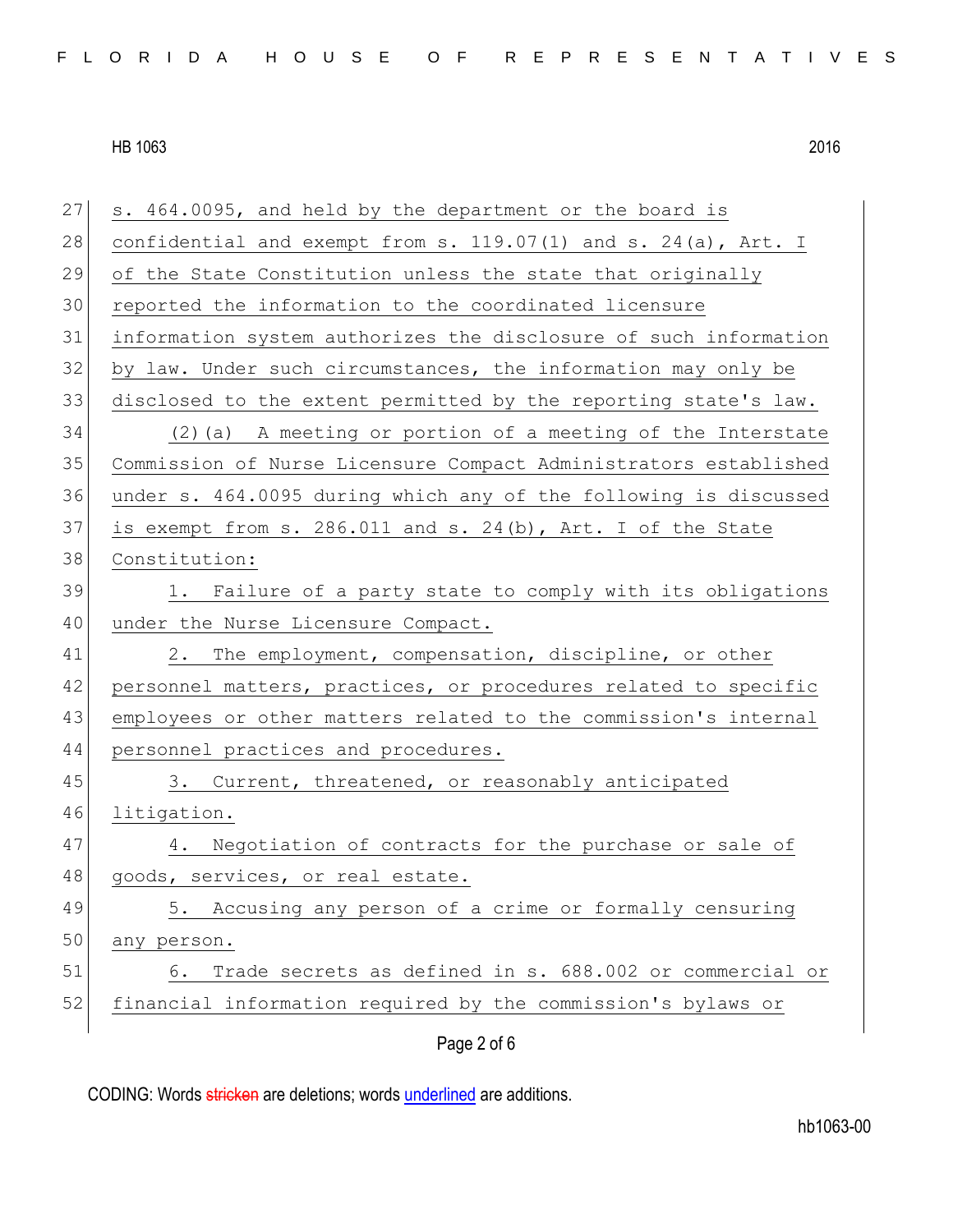| 53 | rules to be kept privileged or confidential.                     |
|----|------------------------------------------------------------------|
| 54 | Information of a personal nature which the commission<br>7.      |
| 55 | determines by majority vote would constitute a clearly           |
| 56 | unwarranted invasion of personal privacy if disclosed to the     |
| 57 | public.                                                          |
| 58 | Active investigatory records compiled for law<br>8.              |
| 59 | enforcement purposes. For the purposes of this subparagraph, the |
| 60 | term "active" has the same meaning as provided in s.             |
| 61 | $119.011(3)(d)$ .                                                |
| 62 | 9. Information related to any reports prepared by or on          |
| 63 | behalf of the commission for the purpose of investigation of     |
| 64 | compliance with the Nurse Licensure Compact.                     |
| 65 | 10. Information made confidential or exempt pursuant to          |
| 66 | federal law or pursuant to the laws of any party state.          |
| 67 | Information made exempt pursuant to rules or bylaws of<br>11.    |
| 68 | the commission, which would protect the public's interest and    |
| 69 | the privacy of individuals, and proprietary information.         |
| 70 | (b) Recordings, minutes, and records generated during an         |
| 71 | exempt meeting are confidential and exempt from s. 119.07(1) and |
| 72 | s. 24(a), Art. I of the State Constitution.                      |
| 73 | This section is subject to the Open Government Sunset<br>(3)     |
| 74 | Review Act in accordance with s. 119.15 and shall stand repealed |
| 75 | on October 2, 2021, unless reviewed and saved from repeal        |
| 76 | through reenactment by the Legislature.                          |
| 77 | Section 2. (1) The Legislature finds that it is a public         |
| 78 | necessity that a nurse's personal identifying information        |
|    | Page 3 of 6                                                      |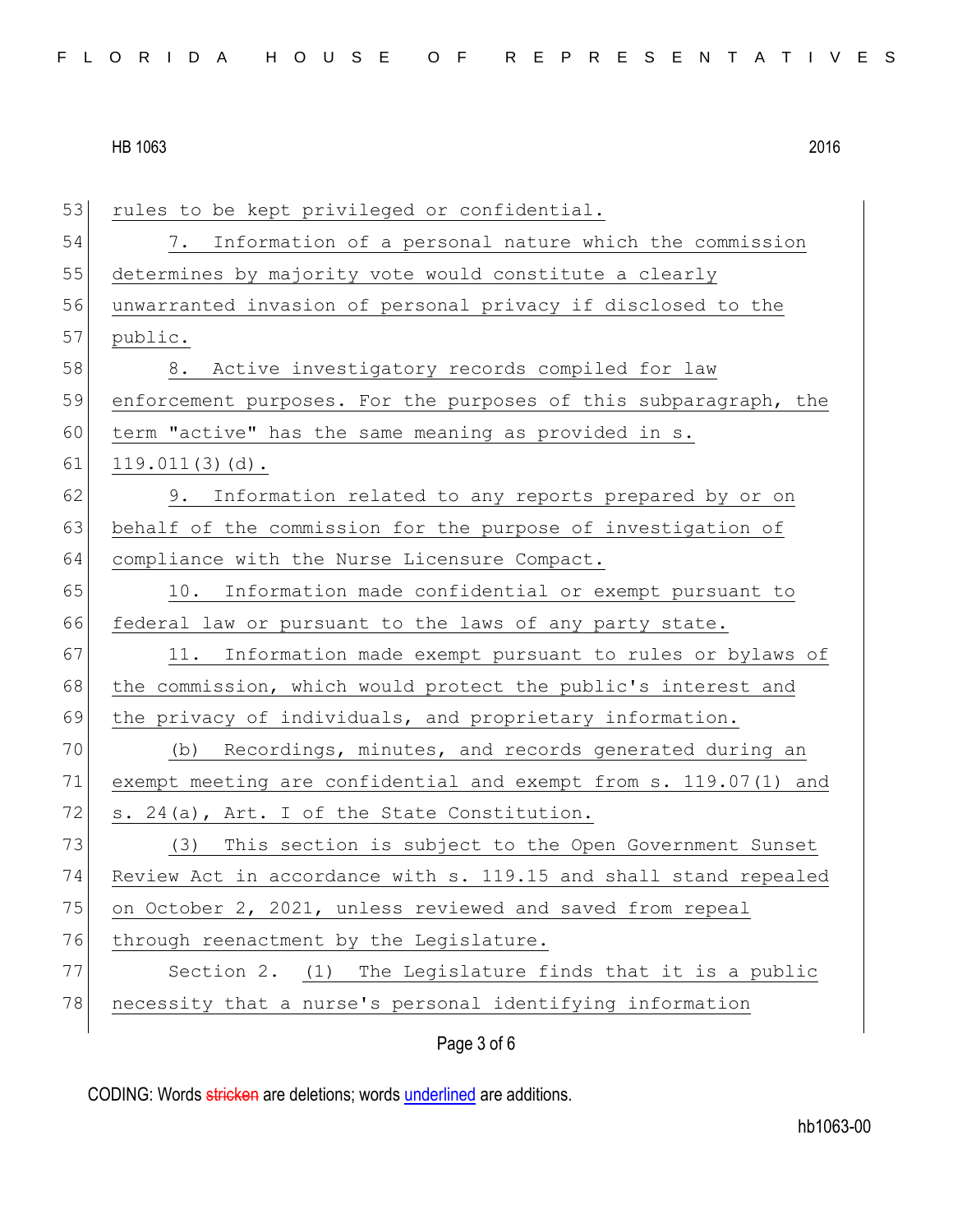| 79  | obtained from the coordinated licensure information system, as   |
|-----|------------------------------------------------------------------|
| 80  | defined in s. 464.0095, Florida Statutes, and held by the        |
| 81  | Department of Health or the Board of Nursing be made             |
| 82  | confidential and exempt from s. 119.07(1), Florida Statutes, and |
| 83  | s. 24(a), Article I of the State Constitution. Protection of     |
| 84  | such information is required under the Nurse Licensure Compact,  |
| 85  | which the state must adopt in order to become a party state to   |
| 86  | the compact. Without the public records exemption, this state    |
| 87  | will be unable to effectively and efficiently implement and      |
| 88  | administer the compact.                                          |
| 89  | (2) (a) The Legislature finds that it is a public necessity      |
| 90  | that any meeting or portion of a meeting of the Interstate       |
| 91  | Commission of Nurse Licensure Compact Administrators established |
| 92  | under s. 464.0095, Florida Statutes, at which any of the         |
| 93  | following is discussed be made exempt from s. 286.011, Florida   |
| 94  | Statutes, and s. $24(b)$ , Article I of the State Constitution:  |
| 95  | 1. Failure of a party state to comply with its obligations       |
| 96  | under the Nurse Licensure Compact.                               |
| 97  | 2. The employment, compensation, discipline, or other            |
| 98  | personnel matters, practices, or procedures related to specific  |
| 99  | employees or other matters related to the commission's internal  |
| 100 | personnel practices and procedures.                              |
| 101 | Current, threatened, or reasonably anticipated<br>3.             |
| 102 | litigation.                                                      |
| 103 | Negotiation of contracts for the purchase or sale of<br>4.       |
| 104 | goods, services, or real estate.                                 |
|     |                                                                  |

Page 4 of 6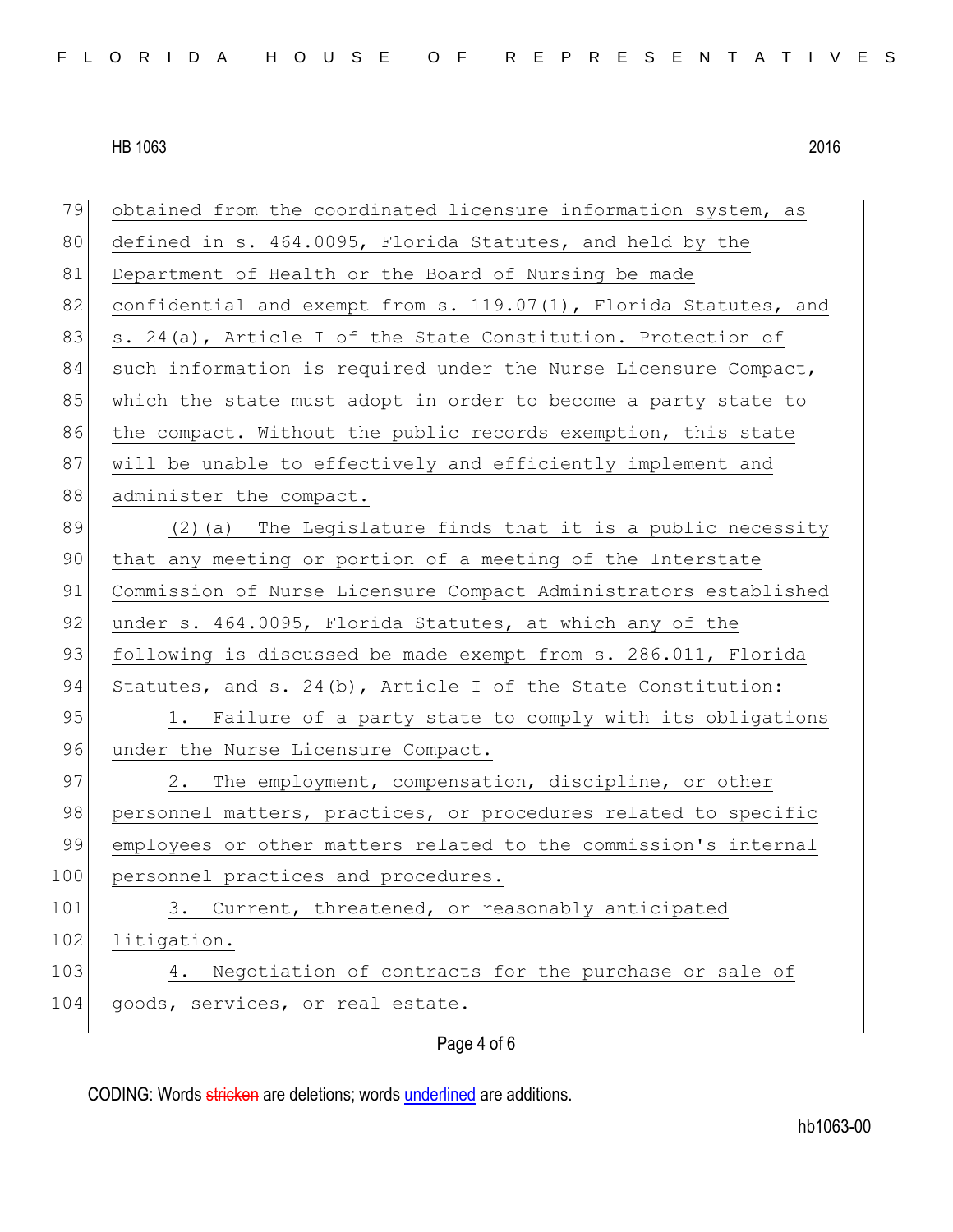105 5. Accusing any person of a crime or formally censuring 106 any person. 107 6. Trade secrets as defined in s. 688.002, Florida 108 Statutes, or commercial or financial information required by the 109 commission's bylaws or rules to be kept privileged or 110 confidential. 111 7. Information of a personal nature which the commission 112 determines by majority vote would constitute a clearly 113 unwarranted invasion of personal privacy if disclosed to the 114 public. 115 8. Active investigatory records compiled for law 116 enforcement purposes. 117 9. Information related to any reports prepared by or on 118 behalf of the commission for the purpose of investigation of 119 compliance with the Nurse Licensure Compact. 120 10. Information made confidential or exempt pursuant to 121 federal law or pursuant to the laws of any party state. 122 11. Information made exempt pursuant to rules or bylaws of 123 the commission, which would protect the public's interest, the 124 privacy of individuals, and proprietary information. 125 (b) The Nurse Licensure Compact requires any meeting or 126 portion of a meeting in which the substance of paragraph (a) is 127 discussed to be closed to the public. Without the public meeting 128 exemption, this state will be prohibited from becoming a party 129 state to the compact. Thus, this state will be unable to 130 effectively and efficiently administer the compact.

Page 5 of 6